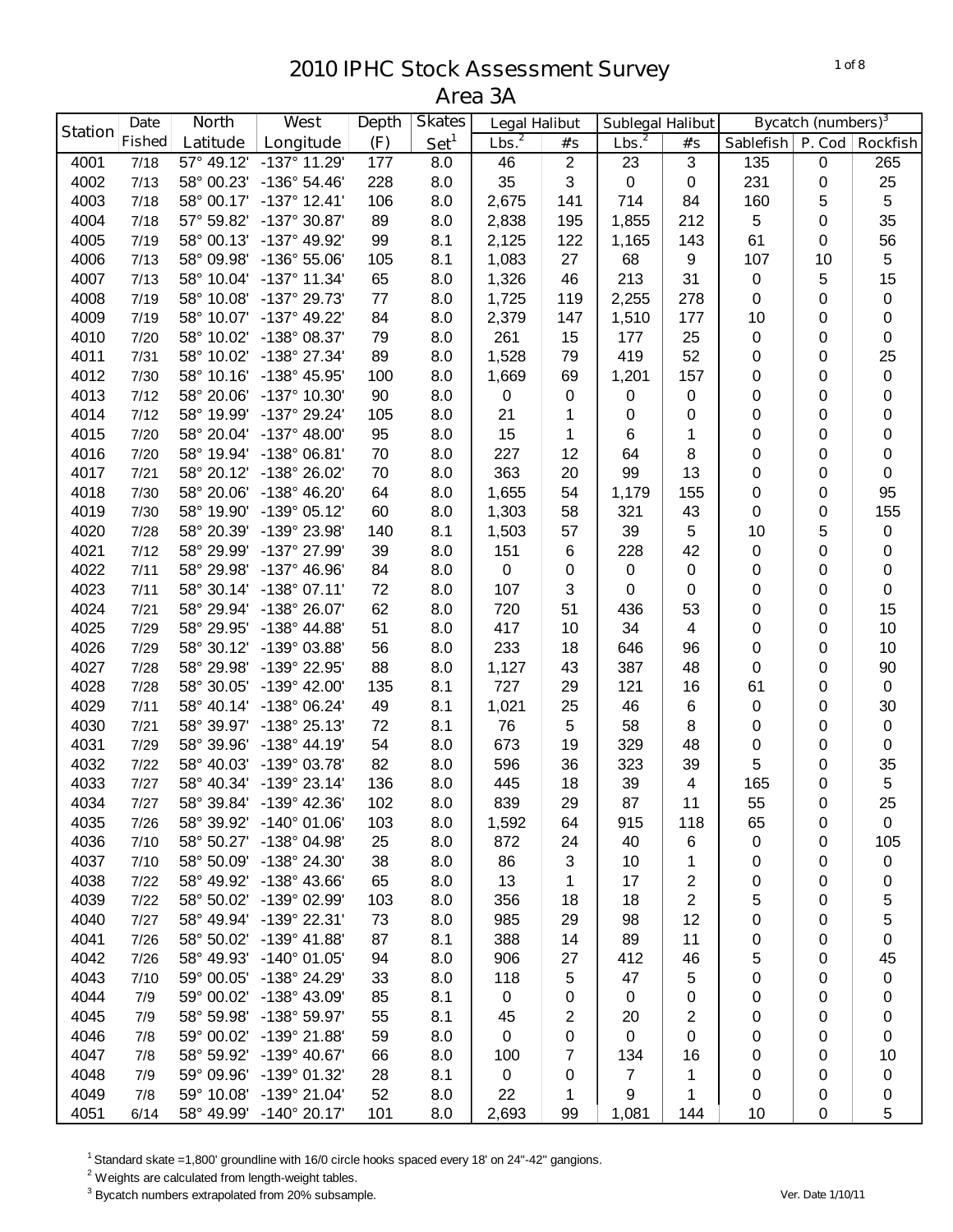|                | <b>Date</b>   | <b>North</b>        | West                    | <b>Depth</b> | <b>Skates</b>    | <b>Legal Halibut</b> |                  | <b>Sublegal Halibut</b> |                |             | <b>Bycatch (numbers)</b> <sup>3</sup> |                 |
|----------------|---------------|---------------------|-------------------------|--------------|------------------|----------------------|------------------|-------------------------|----------------|-------------|---------------------------------------|-----------------|
| <b>Station</b> | <b>Fished</b> | Latitude            | Longitude               | (F)          | Set <sup>1</sup> | Lbs. <sup>2</sup>    | #'s              | Lbs. <sup>2</sup>       | #'s            | Sablefish   | P. Cod                                | <b>Rockfish</b> |
| 4052           | 6/15          | 58° 50.00'          | -140° 39.64'            | 107          | 8.0              | 2,073                | 82               | 500                     | 65             | 30          | 15                                    | 15              |
| 4053           | 6/14          | 59° 00.00'          | -140° 00.72'            | 74           | 8.0              | 924                  | 37               | 381                     | 54             | $\pmb{0}$   | 20                                    | 15              |
| 4054           | 6/14          | 59° 00.00'          | $-140^{\circ}$ 20.40'   | 85           | 8.0              | 496                  | 14               | 292                     | 41             | 0           | 0                                     | 35              |
| 4055           | 6/15          | 59° 00.00'          | $-140^{\circ}$ 39.11'   | 99           | 8.0              | 996                  | 31               | 1,010                   | 140            | 5           | 5                                     | $\pmb{0}$       |
| 4056           | 6/15          | 59° 00.00'          | -140° 59.20'            | 105          | 8.0              | 2,168                | 98               | 1,561                   | 214            | 5           | 5                                     | 5               |
| 4057           | 7/23          | 59° 10.02'          | -139° 41.55'            | 70           | 8.0              | 193                  | 14               | 237                     | 28             | 0           | 0                                     | 0               |
| 4058           | 6/19          | 59° 10.00'          | $-140^{\circ}$ 00.27'   | 65           | 8.0              | 2,213                | 51               | 369                     | 57             | 0           | 30                                    | 0               |
| 4059           | 6/19          | 59° 10.00'          | -140° 20.07'            | 71           | 8.0              | 1,035                | 28               | 476                     | 71             | 5           | 30                                    | 0               |
| 4060           | 6/18          | 59° 10.00'          | $-140^{\circ}$ 39.16    | 83           | 8.0              | 793                  | 23               | 424                     | 60             | 5           | 20                                    | 0               |
| 4061           | 6/18          | 59° 10.00'          | $-140^{\circ}$ 59.19    | 100          | 8.0              | 1,706                | 65               | 544                     | 74             | 10          | 10                                    | $\pmb{0}$       |
| 4062           | 6/17          | 59° 10.01'          | -141° 17.86'            | 187          | 8.0              | 436                  | 8                | $\pmb{0}$               | $\pmb{0}$      | 131         | 0                                     | 42              |
| 4063           | 6/16          | 59° 10.00'          | $-141°38.15'$           | 125          | 8.0              | 1,867                | 90               | 219                     | 30             | 59          | 0                                     | 30              |
| 4064           | 7/23          | 59° 19.99'          | -139° 40.01'            | 85           | 8.0              | 0                    | $\mathbf 0$      | $\pmb{0}$               | $\pmb{0}$      | $\pmb{0}$   | 0                                     | $\pmb{0}$       |
| 4065           | 7/23          | 59° 20.00'          | -140° 00.03'            | 88           | 8.0              | 55                   | 2                | 17                      | 2              | 0           | 0                                     | $\pmb{0}$       |
| 4066           | 6/19          | 59° 20.00'          | $-140^{\circ}$ 19.80'   | 72           | 8.0              | 864                  | 34               | 472                     | 69             | 5           | 15                                    | $\mathbf 0$     |
| 4067           | 6/18          | 59° 20.00'          | $-140^{\circ}$ 39.15'   | 79           | 8.0              | 409                  | 13               | 203                     | 27             | 5           | 0                                     | $\pmb{0}$       |
| 4068           | 6/17          | 59° 19.99'          | $-140^{\circ}$ 59.19'   | 89           | 8.0              | 1,504                | 65               | 719                     | 100            | 10          | 15                                    | 0               |
| 4069           | 6/17          | 59° 20.02'          | -141° 18.25'            | 184          | 8.0              | 591                  | 17               | $\pmb{0}$               | 0              | 384         | 0                                     | 10              |
| 4070           | 6/16          | 59° 20.00'          | $-141°38.70'$           | 104          | 8.0              | 1,154                | 50               | 498                     | 72             | $\mathbf 0$ | 0                                     | $\pmb{0}$       |
| 4071           | 6/16          | 59° 20.00'          | $-141°58.17'$           | 121          | 8.0              | 1,353                | 64               | 342                     | 45             | 45          | 0                                     | 0               |
| 4072           | 6/13          | 59° 29.99'          | $-140^{\circ}$ 00.84'   | 65           | 8.0              | 27                   | $\overline{2}$   | 59                      | 10             | 0           | 0                                     | 0               |
| 4073           | 6/13          | 59° 30.00'          | $-140^{\circ}$ 19.16'   | 125          | 8.0              | 2,208                | 71               | 86                      | 12             | 65          | 0                                     | 5               |
| 4074           | 6/22          | 59° 30.00'          | $-140^{\circ}$ 39.12    | 153          | 8.0              | 55                   | 3                | 44                      | $\overline{7}$ | 126         | 0                                     | 53              |
| 4075           | 6/22          | 59° 30.00'          | $-140^{\circ}$ 59.14    | 162          | 8.0              | 596                  | 19               | 26                      | 4              | 156         | 0                                     | 45              |
| 4076           | 7/21          | 59° 29.99'          | $-141^{\circ}$ 19.03'   | 91           | 8.0              | 210                  | 10               | 14                      | $\overline{2}$ | $\pmb{0}$   | 0                                     | $\pmb{0}$       |
| 4077           | 7/21          | 59° 30.00'          | $-141°37.83'$           | 89           | 8.0              | $\mathbf 0$          | $\boldsymbol{0}$ | 4                       | $\mathbf{1}$   | 0           | 0                                     | $\pmb{0}$       |
| 4078           | 6/23          | 59° 29.98'          | -141° 58.30'            | 98           | 8.0              | 726                  | 31               | 186                     | 24             | 0           | 5                                     | 0               |
| 4079           | 6/13          | 59° 39.98'          | -139° 58.98'            | 76           | 8.0              | 1,574                | 69               | 478                     | 58             | 0           | 104                                   | 0               |
| 4080           | 6/22          | 59° 40.02'          | -140° 58.91'            | 30           | 8.0              | 15                   | 1                | 9                       | $\overline{2}$ | 0           | 0                                     | 0               |
| 4081           | 7/21          | 59° 40.00'          | -141° 18.83'            | 36           | 8.0              | 22                   | 2                | 39                      | 5              | 0           | 0                                     | 0               |
| 4082           | 6/23          | 59° 40.00'          | $-141°38.30'$           | 51           | 8.0              | 129                  | 3                | 28                      | 4              | 0           | 0                                     | 0               |
| 4083           | 6/23          | 59° 40.00'          | $-141°58.08'$           | 80           | 8.0              | 195                  | 5                | 22                      | 4              | 5           | 0                                     | 0               |
| 4084           | 7/20          | 59° 39.99'          | $-142^{\circ}$ 17.87    | 120          | 8.0              | 291                  | 13               | 54                      | 7              | 10          | 0                                     | 5               |
| 4085           | 7/19          |                     | 59° 40.00' -142° 37.84' | 214          | 8.0              | 12                   | $\mathbf 1$      | $\pmb{0}$               | $\pmb{0}$      | 125         | 0                                     | 35              |
| 4086           | 7/19          | $59^{\circ}$ 39.90' | -142° 55.02'            | 138          | 8.0              | 1,265                | 36               | 90                      | 11             | 10          | 0                                     | 5               |
| 4087           | 6/25          | 59° 40.00'          | -143° 17.02'            | 147          | 8.0              | 1,154                | 35               | 16                      | $\overline{2}$ | 270         | 15                                    | 20              |
| 4088           | 6/25          | 59° 40.00'          | -143° 36.83'            | 83           | 8.0              | 3,332                | 92               | 330                     | 46             | 5           | 10                                    | 20              |
| 4089           | 7/18          | 59° 41.50'          | $-143^{\circ}$ 57.28    | 67           | 8.0              | 551                  | 18               | 95                      | 13             | 5           | 0                                     | $\pmb{0}$       |
| 4090           | 6/26          | 59° 40.02'          | $-144^{\circ}$ 17.34'   | 88           | 8.0              | 696                  | 21               | 64                      | 8              | 5           | 0                                     | 0               |
| 4091           | 6/26          | 59° 40.00'          | $-144^{\circ}$ 36.89'   | 80           | 8.0              | 98                   | 4                | $\mathbf 0$             | 0              | 0           | 0                                     | 0               |
| 4092           | 7/20          | 59° 50.00'          | $-141^{\circ} 59.47'$   | 38           | 8.0              | 92                   | 6                | 85                      | 12             | 0           | 0                                     | 0               |
| 4093           | 7/20          | 59° 50.00'          | $-142^{\circ}$ 18.03'   | 48           | 8.0              | 2,658                | 71               | 211                     | 28             | 0           | 0                                     | 25              |
| 4094           | 6/24          | 59° 50.00'          | -142° 38.19'            | 89           | 8.0              | 1,204                | 29               | 71                      | 9              | 0           | 0                                     | 5               |
| 4095           | 7/19          | 59° 50.00'          | -142° 57.97'            | 94           | 8.0              | 169                  | $\overline{7}$   | 11                      | 1              | 0           | 0                                     | 0               |
| 4096           | 6/25          | 59° 50.00'          | $-143°$ 18.16'          | 120          | 8.0              | 302                  | 11               | 39                      | 5              | 20          | 5                                     | $\pmb{0}$       |
| 4097           | 7/18          | 59° 50.00'          | $-143^{\circ}$ 38.30    | 155          | 8.0              | 183                  | 6                | 17                      | 2              | 84          | 0                                     | 69              |
| 4098           | 7/18          | 59° 50.00'          | $-143°58.14'$           | 52           | 8.0              | 116                  | 6                | 19                      | 3              | 0           | 0                                     | 0               |
| 4099           | 6/26          | 59° 49.74'          | $-144^{\circ}$ 18.34'   | 34           | 8.0              | 234                  | 17               | 419                     | 59             | 0           | 205                                   | 0               |
| 4100           | 6/24          | 60° 00.00'          | -142° 39.28'            | 43           | 8.0              | 680                  | 18               | 172                     | 26             | 0           | 25                                    | 0               |
| 4101           | 6/24          | 60° 00.00'          | -142° 59.22'            | 62           | 8.0              | 125                  | $\overline{2}$   | 21                      | 3              | 5           | 15                                    | 0               |

Standard skate =1,800' groundline with 16/0 circle hooks spaced every 18' on 24"-42" gangions.

Weights are calculated from length-weight tables.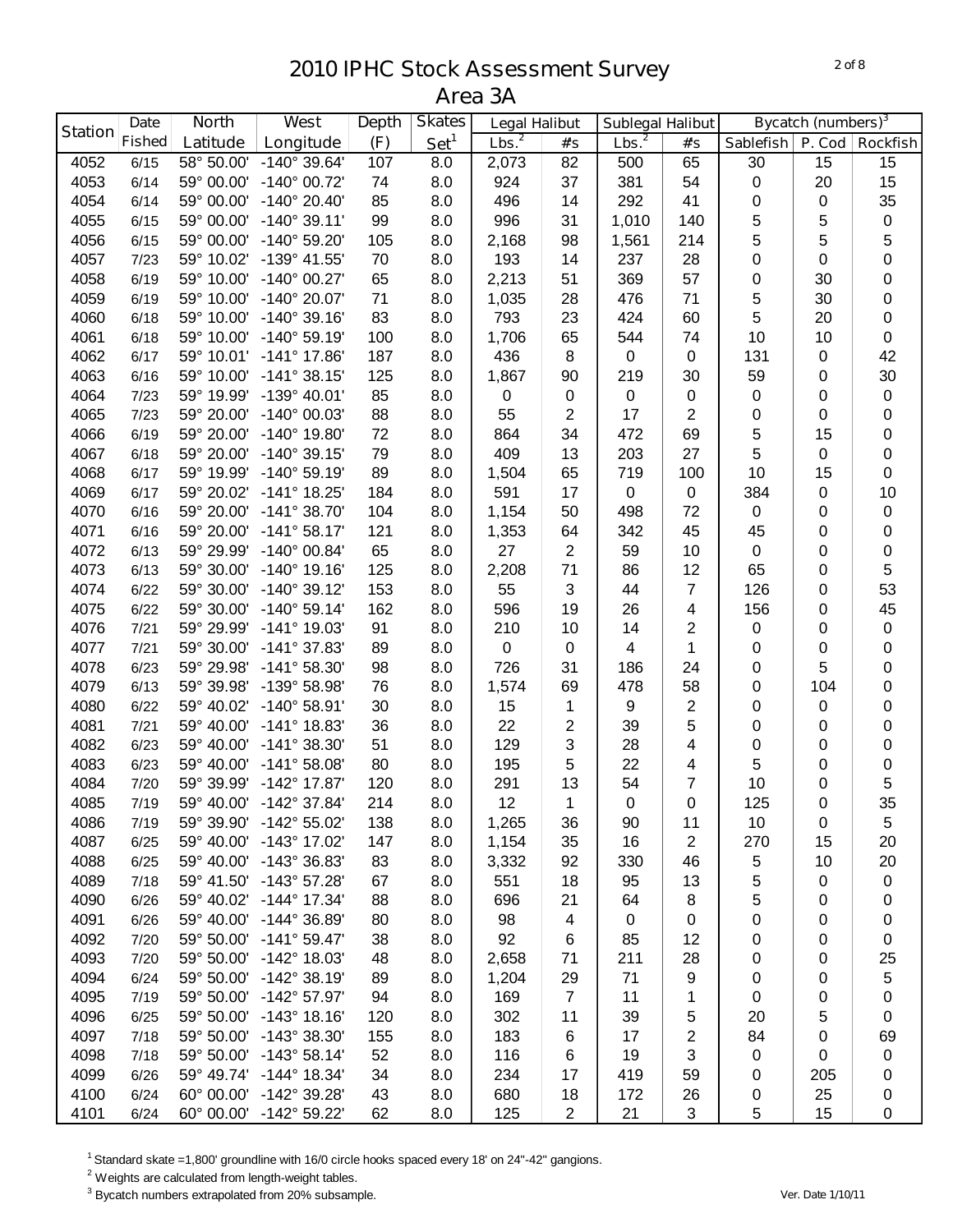|                | <b>Date</b>   | <b>North</b> | <b>West</b>             | <b>Depth</b> | <b>Skates</b>    | <b>Legal Halibut</b> |                  | <b>Sublegal Halibut</b> |                |                  | <b>Bycatch (numbers)</b> <sup>3</sup> |                 |
|----------------|---------------|--------------|-------------------------|--------------|------------------|----------------------|------------------|-------------------------|----------------|------------------|---------------------------------------|-----------------|
| <b>Station</b> | <b>Fished</b> | Latitude     | Longitude               | (F)          | Set <sup>1</sup> | Lbs. <sup>2</sup>    | #'s              | Lbs. <sup>2</sup>       | #'s            | <b>Sablefish</b> | P. Cod                                | <b>Rockfish</b> |
| 4102           | 7/4           | 59° 20.00'   | $-146^{\circ}$ 11.30'   | 147          | 8.0              | 209                  | 10               | 52                      | $\,6\,$        | 90               | 0                                     | 40              |
| 4103           | 7/4           | 59° 20.00'   | -146° 35.23'            | 81           | 8.0              | 291                  | 17               | 113                     | 17             | 5                | 0                                     | $\pmb{0}$       |
| 4104           | 6/30          | 59° 20.00'   | -146° 55.07'            | 105          | 8.0              | 787                  | 34               | 163                     | 20             | 15               | 15                                    | $\pmb{0}$       |
| 4105           | 6/30          | 59° 20.00'   | $-147^{\circ}$ 14.83'   | 103          | 8.0              | 220                  | 14               | 126                     | 18             | 5                | 0                                     | $\pmb{0}$       |
| 4106           | 7/1           | 59° 30.00'   | $-145^{\circ}$ 16.77'   | 73           | 8.0              | 2,259                | 87               | 1,009                   | 124            | 0                | 0                                     | 85              |
| 4107           | 7/1           | 59° 30.00'   | -145° 55.04'            | 93           | 8.0              | 1,245                | 72               | 157                     | 19             | 0                | 15                                    | $\pmb{0}$       |
| 4108           | 7/4           | 59° 30.00'   | -146° 34.59'            | 51           | 8.0              | 174                  | 12               | 284                     | 43             | 0                | 0                                     | 20              |
| 4109           | 6/30          | 59° 30.00'   | -146° 53.97'            | 99           | 8.0              | 150                  | 5                | 42                      | $\,6$          | 5                | 0                                     | 5               |
| 4110           | 6/27          | 59° 30.00'   | $-147^{\circ}$ 14.48'   | 119          | 8.0              | 108                  | 7                | 79                      | 11             | 10               | 0                                     | 0               |
| 4111           | 6/27          | 59° 30.00'   | $-147^{\circ}$ 34.03'   | 63           | 8.0              | 139                  | 7                | 134                     | 18             | 0                | 0                                     | 0               |
| 4112           | 7/1           | 59° 40.02'   | -145° 34.20'            | 58           | 8.0              | 77                   | 5                | 107                     | 13             | 0                | 0                                     | 0               |
| 4113           | 7/2           | 59° 40.00'   | $-145^{\circ} 54.20'$   | 45           | 8.0              | 1,655                | 62               | 492                     | 67             | 0                | 0                                     | 0               |
| 4114           | 7/3           | 59° 40.03'   | $-146^{\circ}$ 14.65'   | 46           | 8.0              | 519                  | 27               | 455                     | 65             | 0                | 0                                     | $\pmb{0}$       |
| 4115           | 7/3           | 59° 40.02'   | $-146°33.42'$           | 49           | 8.0              | 2,310                | 76               | 358                     | 45             | 0                | 55                                    | 20              |
| 4116           | 7/5           | 59° 40.02'   | -146° 53.02'            | 61           | 8.0              | 110                  | $\,6\,$          | 45                      | $\,6\,$        | $\pmb{0}$        | 0                                     | $\pmb{0}$       |
| 4117           | 7/5           | 59° 40.00'   | $-147°$ 12.91'          | 99           | 8.0              | 1,092                | 56               | 162                     | 18             | 20               | 30                                    | $\pmb{0}$       |
| 4118           | 6/27          | 59° 40.00'   | $-147°33.21'$           | 65           | 8.0              | 134                  | $\,6$            | 19                      | $\overline{2}$ | 0                | 0                                     | $\pmb{0}$       |
| 4119           | 7/17          | 59° 50.00'   | -144° 57.90'            | 109          | 8.0              | 395                  | 15               | 14                      | $\overline{c}$ | 0                | 10                                    | $\pmb{0}$       |
| 4120           | 7/2           | 59° 50.01'   | $-145^{\circ}$ 52.65'   | 58           | 8.0              | 141                  | 6                | 56                      | $6\phantom{1}$ | 0                | 0                                     | $\pmb{0}$       |
| 4121           | 7/2           | 59° 50.02'   | $-146^{\circ}$ 12.83'   | 35           | 8.0              | 1,536                | 107              | 1,014                   | 124            | 0                | 0                                     | 10              |
| 4122           | 7/3           | 59° 50.03'   | -146° 33.20'            | 38           | 8.0              | 1,276                | 69               | 758                     | 100            | 0                | 0                                     | 15              |
| 4123           | 7/5           | 59° 50.00'   | $-146°53.16'$           | 44           | 8.0              | 548                  | 29               | 1,088                   | 147            | 0                | 5                                     | $\pmb{0}$       |
| 4124           | 7/11          | 59° 49.99'   | $-147^{\circ}$ 13.10'   | 81           | 8.0              | 542                  | 32               | 136                     | 17             | 0                | 0                                     | 5               |
| 4125           | 7/17          | 60° 00.00'   | -144° 38.97'            | 126          | 8.0              | 190                  | $\boldsymbol{9}$ | 55                      | $\overline{7}$ | 35               | 64                                    | 5               |
| 4126           | 7/17          | 59° 59.99'   | $-144^{\circ} 58.58'$   | 75           | 8.0              | 82                   | $\overline{2}$   | 23                      | 3              | 0                | 0                                     | 0               |
| 4127           | 7/16          | 60° 00.00'   | -145° 18.99'            | 65           | 8.0              | 325                  | 16               | 88                      | 12             | 0                | 0                                     | 0               |
| 4128           | 7/12          | 60° 00.00'   | $-146^{\circ}$ 11.85'   | 34           | 8.0              | 447                  | 20               | 116                     | 15             | 0                | 0                                     | 15              |
| 4129           | 7/12          | 60° 00.00'   | $-146°32.14'$           | 37           | 8.0              | 49                   | 4                | 198                     | 26             | 0                | 0                                     | $\pmb{0}$       |
| 4130           | 7/11          | 60° 00.01'   | -146° 52.03'            | 78           | 8.0              | $\pmb{0}$            | 0                | $\mathbf 0$             | $\pmb{0}$      | 0                | 0                                     | $\pmb{0}$       |
| 4131           | 7/11          | 60° 00.00'   | $-147°$ 12.19'          | 98           | 8.0              | 175                  | 8                | 41                      | $\,6$          | 0                | 5                                     | 5               |
| 4132           | 7/16          | 60° 10.02'   | $-145^{\circ}$ 31.41'   | 49           | 8.0              | 592                  | 20               | 249                     | 32             | 5                | 0                                     | 0               |
| 4133           | 7/16          | 60° 10.00'   | $-145^{\circ} 51.52'$   | 59           | 8.0              | 517                  | 24               | 120                     | 17             | 0                | 40                                    | $\pmb{0}$       |
| 4134           | 7/12          | 60° 10.00'   | $-146^{\circ}$ 11.53'   | 42           | 8.0              | 190                  | 10               | 79                      | 11             | 0                | 0                                     | $\pmb{0}$       |
| 4135           | 7/8           |              | 60° 10.00' -147° 31.09' | 39           | 8.0              | 913                  | 49               | 420                     | 60             | $\Omega$         | 15                                    | 25              |
| 4136           | 7/8           | 60° 10.00'   | $-147^{\circ}$ 51.15'   | 174          | 8.0              | 437                  | 32               | 403                     | 51             | 5                | 104                                   | 5               |
| 4137           | 7/8           | 60° 20.12'   | $-147^{\circ}$ 31.00'   | 76           | 8.0              | 774                  | 24               | 155                     | 20             | 5                | 99                                    | 30              |
| 4138           | 7/13          | 60° 30.00'   | -146° 29.00'            | 36           | 8.0              | 193                  | 11               | 408                     | 57             | 0                | 0                                     | 0               |
| 4139           | 7/10          | 60° 30.00'   | $-146^{\circ}$ 49.05'   | 216          | 8.0              | 287                  | 13               | 109                     | 14             | 70               | 5                                     | 0               |
| 4140           | 7/10          | 60° 29.88'   | $-147^{\circ}$ 10.03'   | 99           | 8.0              | 891                  | 42               | 278                     | 35             | 10               | 74                                    | $\pmb{0}$       |
| 4141           | 7/10          | 60° 30.00'   | $-147°30.16'$           | 110          | 8.0              | 186                  | 10               | 68                      | 8              | 5                | 140                                   | 40              |
| 4142           | 7/9           | 60° 29.13'   | -147° 49.98'            | 260          | 8.0              | 381                  | 21               | 144                     | 17             | 45               | 10                                    | 89              |
| 4143           | 7/13          | 60° 40.00'   | $-146^{\circ}$ 49.00'   | 222          | 8.0              | 491                  | 31               | 123                     | 15             | 95               | 15                                    | 20              |
| 4144           | 7/15          | 60° 40.00'   | -147° 08.93'            | 132          | 8.0              | 951                  | 54               | 436                     | 51             | 45               | 74                                    | $\pmb{0}$       |
| 4145           | 7/15          | 60° 49.99'   | $-147^{\circ}$ 07.62'   | 192          | 8.0              | 324                  | 16               | 110                     | 14             | 10               | 10                                    | 5               |
| 4146           | 7/9           | 60° 50.12'   | $-148^\circ$ 11.23'     | 233          | 8.0              | 882                  | 49               | 259                     | 30             | 5                | 0                                     | 0               |
| 4147           | 6/17          | 58° 40.29'   | $-148°37.72'$           | 127          | 8.0              | 493                  | 23               | 51                      | 6              | 260              | 15                                    | 0               |
| 4148           | 6/17          | 58° 40.28'   | $-148°52.25'$           | 97           | 8.0              | 466                  | 27               | 127                     | 17             | 135              | 50                                    | 0               |
| 4149           | 6/16          | 58° 50.10'   | $-148°$ 15.21'          | 154          | 8.0              | 1,285                | 62               | 10                      | 1              | 20               | 0                                     | 50              |
| 4150           | 6/17          | 58° 48.05'   | -148° 33.89'            | 154          | 8.0              | 1,953                | 81               | 70                      | 9              | 178              | 0                                     | 25              |
| 4151           | 6/23          | 58° 50.13'   | $-148°53.34'$           | 140          | 8.0              | 397                  | 20               | 31                      | 3              | 150              | 0                                     | 0               |

Standard skate =1,800' groundline with 16/0 circle hooks spaced every 18' on 24"-42" gangions.

Weights are calculated from length-weight tables.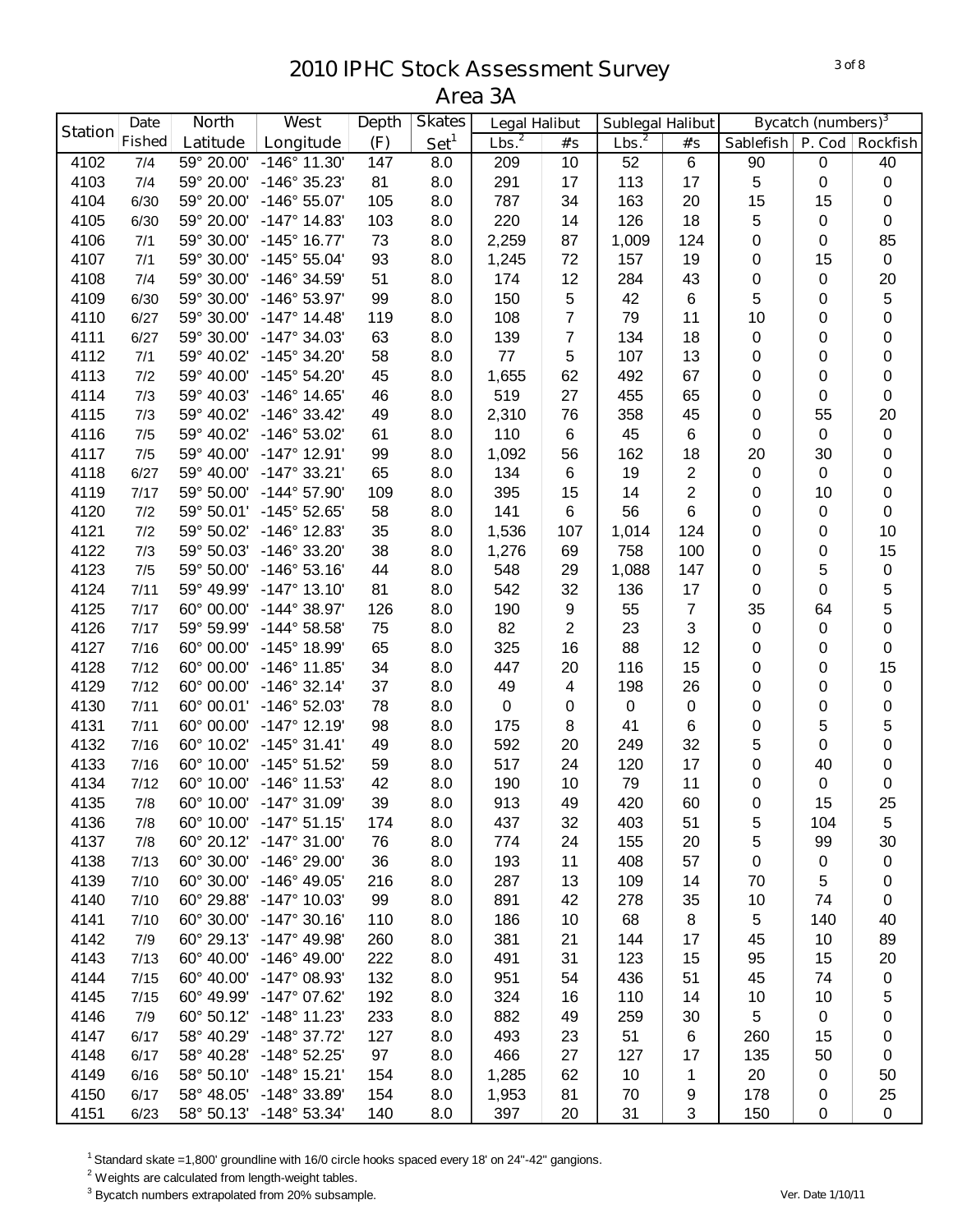|                | <b>Date</b>   | <b>North</b> | West                           | <b>Depth</b> | <b>Skates</b>    | <b>Legal Halibut</b> |                     | <b>Sublegal Halibut</b> |                         |                | <b>Bycatch (numbers)</b> <sup>3</sup> |                          |
|----------------|---------------|--------------|--------------------------------|--------------|------------------|----------------------|---------------------|-------------------------|-------------------------|----------------|---------------------------------------|--------------------------|
| <b>Station</b> | <b>Fished</b> | Latitude     | Longitude                      | (F)          | Set <sup>1</sup> | Lbs. <sup>2</sup>    | #'s                 | Lbs. <sup>2</sup>       | #'s                     | Sablefish      |                                       | P. Cod   Rockfish        |
| 4152           | 6/23          | 58° 50.12'   | $-149°$ 11.62                  | 113          | 8.0              | 167                  | 11                  | 37                      | 6                       | 79             | 10                                    | $\pmb{0}$                |
| 4153           | 6/16          | 59° 00.09'   | $-147^{\circ} 55.45'$          | 155          | 8.0              | 1,155                | 52                  | 207                     | 27                      | 63             | 243                                   | $\pmb{0}$                |
| 4154           | 6/16          | 59° 00.27'   | $-148°$ 13.15'                 | 105          | 8.0              | 1,143                | 45                  | 81                      | 11                      | 94             | 213                                   | 5                        |
| 4155           | 6/18          | 58° 59.95'   | -148° 34.37'                   | 134          | 8.0              | 635                  | 33                  | 198                     | 24                      | 202            | 10                                    | $\boldsymbol{0}$         |
| 4156           | 6/23          | 58° 58.45'   | $-148°54.38'$                  | 121          | 8.0              | 153                  | 9                   | 28                      | 3                       | 90             | 10                                    | $\pmb{0}$                |
| 4157           | 6/22          | 59° 00.25'   | $-149°$ 11.55'                 | 112          | 8.0              | 342                  | 19                  | 81                      | 9                       | 195            | 15                                    | 5                        |
| 4158           | 6/21          | 59° 00.05'   | $-149°32.05'$                  | 127          | 8.0              | 418                  | 21                  | 67                      | 9                       | 145            | 0                                     | $\pmb{0}$                |
| 4160           | 6/15          | 59° 09.84'   | -147° 53.29'                   | 112          | 8.0              | 982                  | 53                  | 179                     | 21                      | 54             | 30                                    | $\pmb{0}$                |
| 4161           | 6/18          | 59° 09.90'   | $-148°$ 14.16                  | 68           | 8.0              | 1,884                | 89                  | 477                     | 60                      | $\mathbf 0$    | 50                                    | 50                       |
| 4162           | 6/18          | 59° 10.22'   | -148° 32.96'                   | 83           | 8.0              | 422                  | 24                  | 130                     | 15                      | 10             | 60                                    | $\pmb{0}$                |
| 4163           | 6/22          | 59° 09.63'   | $-148°54.01'$                  | 97           | 8.0              | 1,064                | 55                  | 352                     | 41                      | 10             | 24                                    | $\pmb{0}$                |
| 4164           | 6/22          | 59° 09.75'   | -149° 12.54'                   | 83           | 8.0              | 587                  | 27                  | 245                     | 31                      | 10             | 30                                    | 15                       |
| 4165           | 6/21          | 59° 09.68'   | $-149°31.84'$                  | 88           | 8.0              | 223                  | 16                  | 136                     | 16                      | $\pmb{0}$      | 5                                     | $\pmb{0}$                |
| 4166           | 6/21          | 59° 09.67'   | -149° 50.79'                   | 73           | 8.0              | 156                  | $\overline{7}$      | 69                      | $\boldsymbol{9}$        | 105            | 40                                    | $\pmb{0}$                |
| 4167           | 6/15          | 59° 19.75'   | $-147^{\circ}$ 34.07'          | 69           | 8.0              | 807                  | 20                  | 109                     | 13                      | $\pmb{0}$      | 5                                     | 5                        |
| 4168           | 6/14          | 59° 19.87'   | $-147^{\circ} 54.60'$          | 99           | 8.0              | 424                  | 20                  | 125                     | 17                      | 5              | 0                                     | 10                       |
| 4169           | 6/14          | 59° 19.98'   | -148° 12.93'                   | 85           | 8.0              | 667                  | 34                  | 140                     | 17                      | 0              | 70                                    | 5                        |
| 4170           | 6/7           | 59° 20.47'   | -148° 34.03'                   | 49           | 8.0              | 3,580                | 161                 | 1,267                   | 150                     | 0              | 0                                     | 114                      |
| 4171           | 6/8           | 59° 19.79'   | -148° 53.53'                   | 92           | 8.0              | 685                  | 38                  | 131                     | 16                      | 14             | 72                                    | $\pmb{0}$                |
| 4172           | 6/8           | 59° 19.75'   | $-149°$ 11.76                  | 103          | 8.0              | 347                  | 17                  | 66                      | 8                       | 35             | 35                                    | $\pmb{0}$                |
| 4173           | 6/8           | 59° 19.90'   | $-149°31.07'$                  | 70           | 8.0              | 276                  | 13                  | 16                      | 2                       | 0              | 0                                     | 0                        |
| 4174           |               | 59° 20.28'   | $-149°$ 50.44'                 | 104          | 8.0              | 455                  | 18                  | 48                      | 5                       | 15             | 80                                    | 0                        |
| 4175           | 6/29<br>6/30  | 59° 20.04'   | -150° 11.99'                   | 86           | 8.0              | 1,118                | 50                  | 146                     | 18                      |                | 104                                   |                          |
| 4176           | 6/13          | 59° 30.20'   | $-147^{\circ}$ 54.23'          | 64           | 8.0              | 178                  | 8                   | 113                     | 15                      | 0<br>0         | 15                                    | 5<br>0                   |
| 4177           | 6/14          | 59° 29.89'   | $-148°$ 13.13'                 | 115          | 8.0              | 120                  | 7                   | 43                      | 5                       | 10             | 25                                    | $\pmb{0}$                |
|                |               | 59° 30.09'   | -148° 34.58'                   | 51           |                  | 81                   |                     | 628                     | 93                      |                | 10                                    | $\pmb{0}$                |
| 4178<br>4179   | 6/7<br>6/7    | 59° 29.69'   | $-148°51.80'$                  | 89           | 8.0<br>8.0       | 39                   | 6<br>$\overline{2}$ | $\pmb{0}$               | $\pmb{0}$               | $\pmb{0}$<br>0 | 0                                     | $\pmb{0}$                |
|                |               |              | -149° 13.25'                   |              |                  |                      |                     |                         | 15                      |                |                                       |                          |
| 4180           | 6/6           | 59° 30.36'   |                                | 126          | 8.0              | 1,204                | 42                  | 131                     | 71                      | 70             | 110                                   | $\pmb{0}$                |
| 4181           | 6/6           | 59° 30.01'   | $-149°30.80'$                  | 59           | 8.0              | 794                  | 39                  | 541                     | $\, 8$                  | 5              | 110                                   | $\pmb{0}$                |
| 4182           | 6/29          | 59° 29.94'   | $-149°51.80'$                  | 112          | 8.0              | 584                  | 23                  | 67                      |                         | 15             | 180                                   | $\pmb{0}$<br>$\mathbf 0$ |
| 4183           | 6/29          | 59° 29.54'   | -150° 10.08'                   | 69           | 8.0              | 610                  | 28                  | 211                     | 28                      | $\pmb{0}$      | 50                                    |                          |
| 4184           | 6/13          | 59° 40.08'   | $-147°53.75'$<br>$-148°$ 12.18 | 37<br>62     | 8.0              | 1,745                | 84                  | 899                     | 105                     | 0              | 0                                     | 25                       |
| 4185           | 6/13          | 59° 39.86'   |                                |              | 8.0              | $\pmb{0}$            | $\pmb{0}$           | 22                      | $\overline{\mathbf{4}}$ | 0<br>5         | 110                                   | $\pmb{0}$<br>$\mathbf 0$ |
| 4186           | 6/3           |              | 59° 40.28' -148° 31.66'        | 114          | 8.0              | 31                   | $\mathbf 2$         | $\mathbf 0$             | $\mathbf 0$             |                | 35                                    |                          |
| 4187           | 6/4           | 59° 39.97'   | $-148°52.01'$                  | 99           | 8.0              | 235                  | 10                  | 56                      | 8                       | 15             | 25                                    | 0                        |
| 4188           | 6/4           | 59° 39.89'   | $-149°$ 11.73                  | 115          | 8.0              | 1,709                | 64                  | 176                     | 21                      | 104            | 79                                    | 0                        |
| 4189           | 6/6           | 59° 39.69'   | -149° 32.38'                   | 159          | 8.0              | 452                  | 21                  | 146                     | 18                      | 45             | 50                                    | 0                        |
| 4190           | 6/3           | 59° 49.91'   | $-148^\circ$ 12.06             | 58           | 8.0              | 46                   | 3                   | 34                      | 5                       | 5              | 15                                    | 0                        |
| 4191           | 6/3           | 59° 49.52'   | $-148°31.71'$                  | 74           | 8.0              | 201                  | 13                  | 78                      | 9                       | 5              | 30                                    | 0                        |
| 4192           | 6/4           | 59° 49.92'   | -148° 51.92'                   | 96           | 8.0              | 303                  | 12                  | 11                      | 2                       | 30             | 80                                    | 0                        |
| 4193           | 6/5           | 59° 49.73'   | -149° 13.57'                   | 65           | 8.0              | 677                  | 31                  | 275                     | 36                      | 0              | 50                                    | 15                       |
| 4194           | 6/5           | 59° 49.89'   | $-149°$ 31.35                  | 102          | 8.0              | 395                  | 20                  | 178                     | 24                      | 15             | 155                                   | 0                        |
| 4195           | 7/15          | 57° 59.36'   | -149° 10.89'                   | 78           | 8.0              | 2,583                | 148                 | 560                     | 65                      | 5              | 205                                   | 0                        |
| 4196           | 7/15          | 58° 09.75'   | $-148^{\circ}$ 55.44'          | 68           | 8.0              | 2,923                | 159                 | 1,820                   | 217                     | 0              | 15                                    | 30                       |
| 4197           | 7/15          | 58° 09.05'   | $-149°$ 12.86                  | 63           | 8.0              | 2,029                | 130                 | 1,597                   | 187                     | 0              | 5                                     | 59                       |
| 4198           | 7/16          | 58° 10.16'   | $-149°31.88'$                  | 58           | 8.0              | 2,068                | 134                 | 1,497                   | 184                     | 0              | 10                                    | 25                       |
| 4199           | 7/16          | 58° 10.55'   | -149° 49.78'                   | 67           | 8.0              | 1,207                | 82                  | 1,020                   | 128                     | 20             | 95                                    | 15                       |
| 4200           | 6/26          | 58° 19.99'   | $-148°36.11'$                  | 89           | 8.0              | 1,387                | 68                  | 388                     | 47                      | 64             | 193                                   | 0                        |
| 4201           | 6/25          | 58° 19.93'   | $-148^{\circ} 54.80'$          | 68           | 8.0              | 631                  | 42                  | 1,245                   | 164                     | $\pmb{0}$      | 45                                    | $\,$ 5 $\,$              |
| 4202           | 6/25          | 58° 20.55'   | $-149°$ 12.94                  | 84           | 8.0              | 1,560                | 109                 | 768                     | 95                      | $\pmb{0}$      | 145                                   | 0                        |

Standard skate =1,800' groundline with 16/0 circle hooks spaced every 18' on 24"-42" gangions.

Weights are calculated from length-weight tables.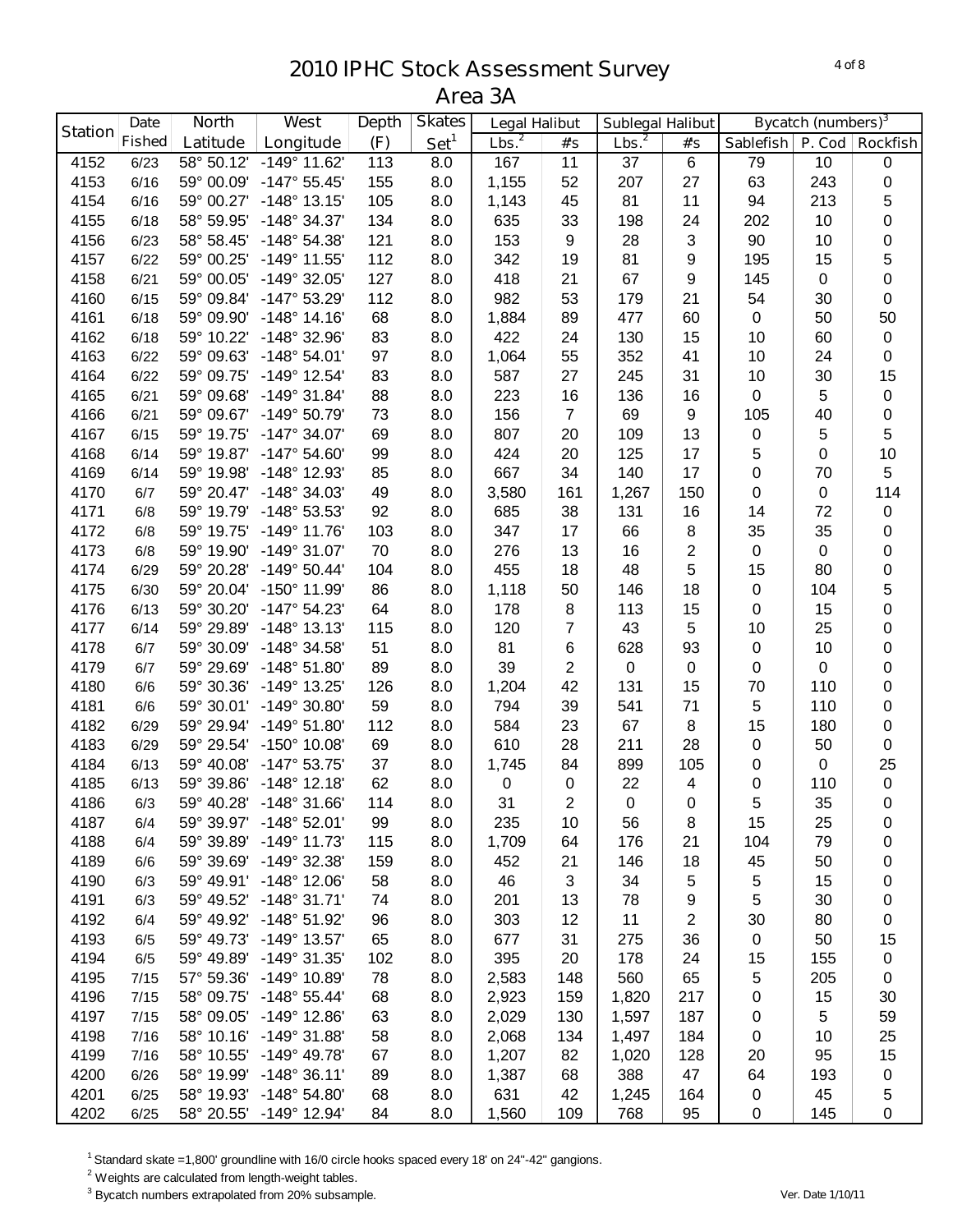|                | <b>Date</b>   | <b>North</b> | West                    | <b>Depth</b> | <b>Skates</b>    | <b>Legal Halibut</b> |     | <b>Sublegal Halibut</b> |             |                  | <b>Bycatch (numbers)</b> <sup>3</sup> |                 |
|----------------|---------------|--------------|-------------------------|--------------|------------------|----------------------|-----|-------------------------|-------------|------------------|---------------------------------------|-----------------|
| <b>Station</b> | <b>Fished</b> | Latitude     | Longitude               | (F)          | Set <sup>1</sup> | Lbs. <sup>2</sup>    | #'s | Lbs. <sup>2</sup>       | #'s         | <b>Sablefish</b> | P. Cod                                | <b>Rockfish</b> |
| 4203           | 7/16          | 58° 20.05'   | -149° 32.33'            | 83           | 8.0              | 2,646                | 180 | 1,234                   | 148         | $\,$ 5 $\,$      | 109                                   | $\pmb{0}$       |
| 4204           | 8/8           | 58° 20.18'   | -149° 50.83'            | 43           | 8.0              | 2,199                | 146 | 3,018                   | 350         | 0                | 5                                     | $\pmb{0}$       |
| 4205           | 8/7           | 58° 20.27'   | -150° 09.97'            | 28           | 8.0              | 1,921                | 129 | 2,322                   | 281         | 0                | 0                                     | $\pmb{0}$       |
| 4206           | 8/6           | 58° 20.12'   | -150° 29.34'            | 31           | 8.0              | 500                  | 40  | 2,194                   | 282         | 0                | 0                                     | $\pmb{0}$       |
| 4207           | 6/26          | 58° 29.89'   | $-148°34.16'$           | 72           | 8.0              | 2,606                | 158 | 770                     | 91          | 0                | 20                                    | 60              |
| 4208           | 6/26          | 58° 30.26'   | -148° 52.20'            | 61           | 8.0              | 2,770                | 133 | 1,289                   | 168         | 0                | 55                                    | 5               |
| 4209           | 6/25          | 58° 29.96'   | $-149°$ 12.88           | 65           | 8.0              | 724                  | 44  | 750                     | 100         | 0                | 130                                   | 0               |
| 4210           | 6/24          | 58° 30.41'   | $-149°31.69'$           | 74           | 8.0              | 304                  | 20  | 219                     | 30          | 0                | 80                                    | $\pmb{0}$       |
| 4211           | 8/8           | 58° 30.17'   | -149° 50.32'            | 76           | 8.0              | 1,538                | 116 | 2,015                   | 238         | 0                | 55                                    | 0               |
| 4212           | 8/7           | 58° 29.86'   | -150° 10.27'            | 49           | 8.0              | 664                  | 52  | 2,161                   | 280         | 0                | 0                                     | 15              |
| 4213           | 8/7           | 58° 29.98'   | -150° 28.71'            | 47           | 8.0              | 604                  | 48  | 2,204                   | 297         | 0                | 5                                     | $\pmb{0}$       |
| 4214           | 8/6           | 58° 29.95'   | -150° 48.02'            | 54           | 8.0              | 1,491                | 94  | 1,125                   | 131         | 0                | 74                                    | $\pmb{0}$       |
| 4215           | 6/24          | 58° 40.02'   | -149° 12.86'            | 73           | 8.0              | 363                  | 25  | 175                     | 19          | 0                | 5                                     | 10              |
| 4216           | 6/24          | 58° 39.89'   | -149° 31.37'            | 71           | 8.0              | 184                  | 12  | 171                     | 23          | 0                | 54                                    | 5               |
| 4217           | 8/8           | 58° 39.95'   | -149° 50.98'            | 74           | 8.0              | 1,410                | 108 | 1,329                   | 155         | 0                | 90                                    | 0               |
| 4218           | 8/9           | 58° 39.88'   | -150° 09.78'            | 67           | 8.0              | 2,074                | 123 | 1,101                   | 133         | 0                | 175                                   | 0               |
| 4219           | 8/5           | 58° 40.12'   | -150° 30.06'            | 113          | 8.0              | 908                  | 59  | 528                     | 65          | 95               | 95                                    | 0               |
| 4220           | 8/5           | 58° 40.04'   | -150° 49.58'            | 107          | 8.0              | 552                  | 34  | 182                     | 21          | 165              | 50                                    | 0               |
| 4221           | 8/2           | 58° 40.33'   | -151° 08.62'            | 104          | 8.0              | 549                  | 32  | 145                     | 16          | 160              | 60                                    | 0               |
| 4222           | 8/10          | 58° 50.06'   | $-149°32.12'$           | 119          | 8.0              | 696                  | 36  | 348                     | 41          | 84               | 0                                     | 0               |
| 4223           | 8/10          | 58° 50.17'   | $-149°51.16'$           | 131          | 8.0              | 1,292                | 73  | 411                     | 47          | 155              | 5                                     | 5               |
| 4224           | 8/9           | 58° 49.39'   | -150° 10.64'            | 86           | 8.0              | 962                  | 61  | 836                     | 100         | 45               | 89                                    | 0               |
| 4225           | 8/9           | 58° 49.55'   | -150° 29.69'            | 92           | 8.0              | 770                  | 51  | 356                     | 40          | 15               | 20                                    | 0               |
| 4226           | 8/5           | 58° 50.05'   | $-150^{\circ}$ 48.84'   | 93           | 8.0              | 704                  | 48  | 463                     | 55          | 105              | 220                                   | $\pmb{0}$       |
| 4227           | 8/2           | 58° 49.98'   | -151° 08.25'            | 79           | 8.0              | 1,142                | 85  | 1,123                   | 135         | 10               | 70                                    | 5               |
| 4228           | 7/3           | 58° 50.44'   | -151° 27.88'            | 67           | 8.0              | 929                  | 54  | 484                     | 64          | 5                | 173                                   | 20              |
| 4229           | 8/10          | 58° 59.51'   | -149° 50.52'            | 119          | 8.0              | 247                  | 9   | 106                     | 13          | 158              | 20                                    | $\pmb{0}$       |
| 4230           | 7/1           | 58° 59.95'   | $-150^{\circ}$ 10.88'   | 105          | 8.0              | 363                  | 20  | 129                     | 16          | 173              | 144                                   | $\pmb{0}$       |
| 4231           | 7/1           | 59° 00.02'   | -150° 29.95'            | 65           | 8.0              | 842                  | 55  | 518                     | 71          | 0                | 60                                    | $\pmb{0}$       |
| 4232           | 7/2           | 59° 00.06'   | -150° 50.30'            | 84           | 7.9              | 2,323                | 132 | 347                     | 42          | 29               | 88                                    | 5               |
| 4233           | 7/3           | 58° 57.86'   | -151° 09.15'            | 92           | 8.0              | 760                  | 48  | 384                     | 48          | 0                | 134                                   | $\pmb{0}$       |
| 4234           | 7/3           | 58° 57.47'   | -151° 28.02'            | 51           | 8.0              | 2,021                | 78  | 925                     | 125         | 0                | 5                                     | 30              |
| 4235           | 7/1           | 59° 10.11'   | $-150^{\circ}$ 11.36'   | 70           | 8.0              | 1,613                | 78  | 364                     | 45          | 0                | 110                                   | $\sqrt{5}$      |
| 4236           | 6/30          |              | 59° 10.32' -150° 29.59' | $70\,$       | 8.0              | 1,135                | 49  | 284                     | 34          | 5                | 74                                    | 0               |
| 4237           | 7/2           | 59° 10.07'   | $-150^{\circ} 50.46'$   | 62           | 8.0              | 1,264                | 83  | 939                     | 113         | 0                | 45                                    | 15              |
| 4238           | 7/2           | 59° 09.95'   | $-151^{\circ}$ 09.24'   | 33           | 8.0              | 3,049                | 203 | 1,683                   | 196         | 0                | 0                                     | 40              |
| 4239           | 6/30          | 59° 19.84'   | -150° 30.50'            | 116          | 8.0              | 2,173                | 108 | 128                     | 15          | 35               | 290                                   | $\pmb{0}$       |
| 4240           | 7/12          | 57° 19.91'   | $-150^{\circ}$ 46.29'   | 85           | 8.0              | 671                  | 45  | 606                     | 74          | 64               | 30                                    | 5               |
| 4241           | 7/13          | 57° 32.86'   | -150° 10.27'            | 176          | 8.0              | 190                  | 9   | $\pmb{0}$               | $\mathbf 0$ | 125              | 0                                     | 85              |
| 4242           | 7/12          | 57° 29.70'   | -150° 28.13'            | 84           | 8.0              | 1,558                | 104 | 522                     | 61          | $\pmb{0}$        | 20                                    | $\pmb{0}$       |
| 4243           | 7/12          | 57° 29.15'   | -150° 45.05'            | 53           | 8.0              | 392                  | 26  | 604                     | 79          | 0                | 193                                   | $\pmb{0}$       |
| 4244           | 7/13          | 57° 39.87'   | $-149°52.30'$           | 182          | 8.0              | 1,286                | 73  | 86                      | 9           | 115              | 0                                     | 65              |
| 4245           | 7/13          | 57° 39.90'   | -150° 09.06'            | 115          | 8.0              | 1,207                | 71  | 223                     | 25          | 109              | 10                                    | 0               |
| 4246           | 7/22          | 57° 39.92'   | -150° 28.02'            | 50           | 8.0              | 968                  | 58  | 638                     | 88          | 0                | 180                                   | 0               |
| 4247           | 7/22          | 57° 39.89'   | $-150^{\circ}$ 46.88    | 46           | 8.0              | 1,746                | 100 | 1,783                   | 218         | 0                | 99                                    | 0               |
| 4248           | 7/21          | 57° 40.47'   | -151° 05.43'            | 40           | 8.0              | 545                  | 39  | 489                     | 62          | 0                | 260                                   | 0               |
| 4249           | 7/21          | 57° 40.23'   | -151° 23.90'            | 34           | 8.0              | 969                  | 72  | 888                     | 100         | 0                | 50                                    | 0               |
| 4250           | 7/14          | 57° 50.05'   | -149° 32.92'            | 187          | 8.0              | 1,601                | 80  | 104                     | 11          | 193              | 0                                     | 10              |
| 4251           | 7/14          | 57° 50.09'   | $-149°$ 49.34'          | 141          | 8.0              | 1,009                | 62  | 472                     | 57          | 130              | 5                                     | $\pmb{0}$       |
| 4252           | 7/17          |              | 57° 50.54' -150° 09.00' | 107          | 8.0              | 558                  | 35  | 544                     | 64          | 89               | 74                                    | 0               |

Standard skate =1,800' groundline with 16/0 circle hooks spaced every 18' on 24"-42" gangions.

Weights are calculated from length-weight tables.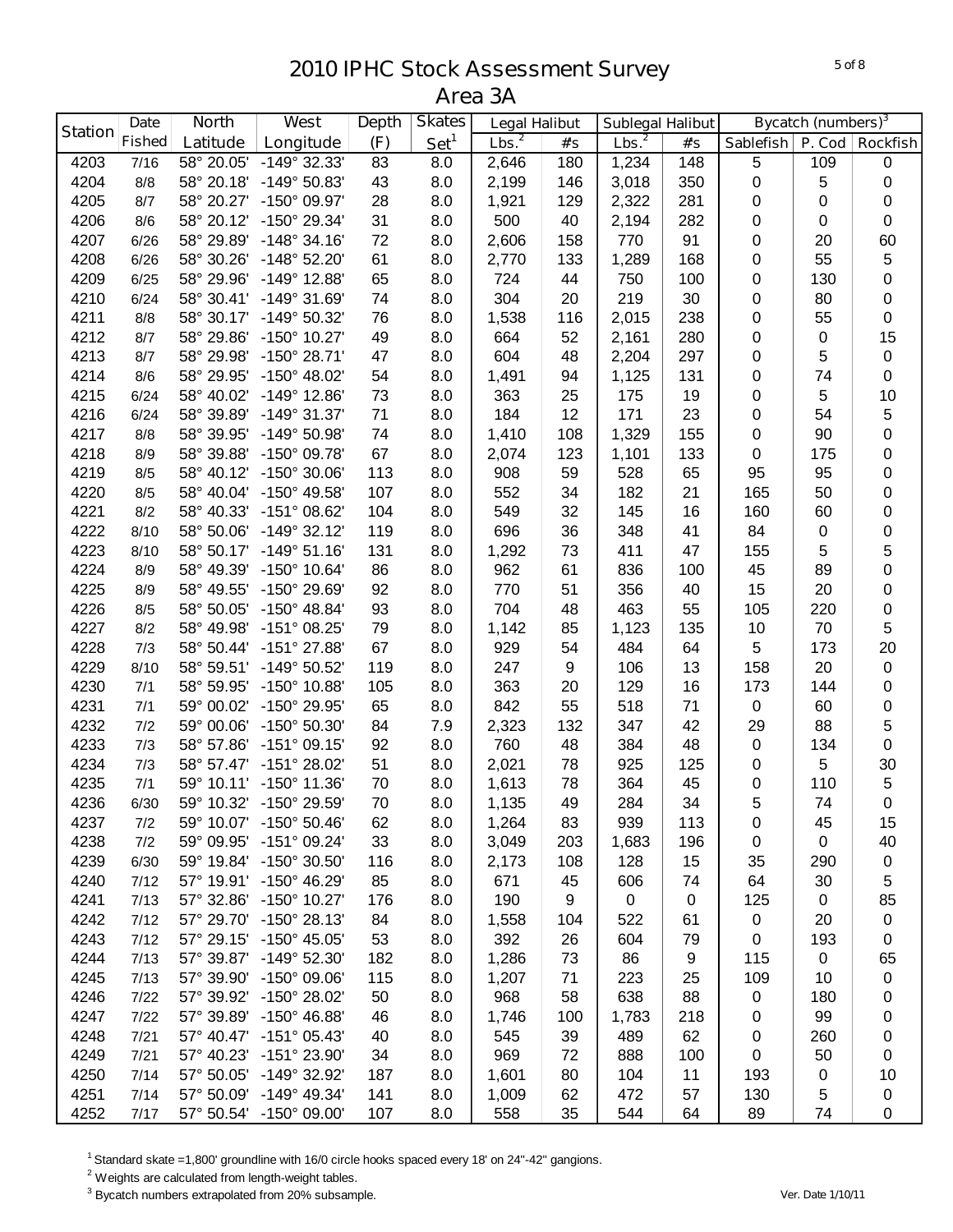| <b>Station</b> | <b>Date</b>   | <b>North</b> | West                    | <b>Depth</b> | <b>Skates</b>    | <b>Legal Halibut</b> |     | <b>Sublegal Halibut</b> |                |             | <b>Bycatch (numbers)</b> <sup>3</sup> |                 |
|----------------|---------------|--------------|-------------------------|--------------|------------------|----------------------|-----|-------------------------|----------------|-------------|---------------------------------------|-----------------|
|                | <b>Fished</b> | Latitude     | Longitude               | (F)          | Set <sup>1</sup> | Lbs. <sup>2</sup>    | #'s | Lbs. <sup>2</sup>       | #'s            | Sablefish   | P. Cod                                | <b>Rockfish</b> |
| 4253           | 7/22          | 57° 49.89'   | -150° 28.33'            | 49           | 8.0              | 4,071                | 236 | 1,906                   | 228            | $\mathbf 0$ | 0                                     | 15              |
| 4254           | 7/25          | 57° 49.86'   | $-150^{\circ}$ 48.03'   | 44           | 8.0              | 2,388                | 107 | 2,003                   | 244            | $\pmb{0}$   | 60                                    | $\pmb{0}$       |
| 4255           | 7/25          | 57° 49.75'   | $-151^{\circ}$ 05.80    | 38           | 8.0              | 1,117                | 83  | 1,143                   | 131            | 0           | 275                                   | $\pmb{0}$       |
| 4256           | 7/21          | 57° 49.67'   | $-151^{\circ} 24.09'$   | 33           | 8.0              | 1,055                | 77  | 934                     | 109            | 0           | 200                                   | $\pmb{0}$       |
| 4257           | 7/20          | 57° 49.89'   | -151° 43.36'            | 27           | 8.0              | 317                  | 26  | 1,967                   | 251            | 0           | 99                                    | $\pmb{0}$       |
| 4258           | 7/28          | 57° 50.11'   | -152° 02.52'            | 53           | 8.0              | 986                  | 53  | 597                     | 80             | 0           | 100                                   | 0               |
| 4259           | 7/14          | 58° 00.06'   | -149° 32.98'            | 87           | 8.0              | 5,059                | 309 | 1,376                   | 156            | 0           | 0                                     | 10              |
| 4260           | 7/17          | 58° 00.48'   | $-149°51.55'$           | 130          | 8.0              | 1,081                | 59  | 131                     | 16             | 205         | 5                                     | 5               |
| 4261           | 7/17          | 57° 59.77'   | -150° 08.74'            | 124          | 8.0              | 1,001                | 62  | 311                     | 37             | 105         | 20                                    | 0               |
| 4262           | 7/23          | 58° 00.06'   | -150° 27.64'            | 89           | 8.0              | 1,148                | 78  | 377                     | 43             | 25          | 160                                   | 0               |
| 4263           | 7/25          | 57° 59.72'   | -150° 47.05'            | 74           | 7.9              | 1,840                | 120 | 1,250                   | 140            | 10          | 64                                    | 0               |
| 4264           | 7/24          | 57° 59.52'   | -151° 05.75'            | 43           | 8.0              | 3,335                | 182 | 2,193                   | 253            | 0           | 0                                     | 0               |
| 4265           | 7/20          | 57° 59.77'   | -151° 25.30'            | 43           | 8.0              | 753                  | 51  | 1,241                   | 153            | 0           | 75                                    | 0               |
| 4266           | 7/20          | 57° 59.89'   | $-151^{\circ}$ 43.48'   | 64           | 8.0              | 1,224                | 96  | 994                     | 115            | 30          | 64                                    | $\pmb{0}$       |
| 4267           | 7/28          | 57° 59.48'   | -152° 03.23'            | 95           | 8.0              | 461                  | 20  | 59                      | $\overline{7}$ | $\pmb{0}$   | 20                                    | $\pmb{0}$       |
| 4268           | 7/28          | 57° 59.73'   | -152° 22.91'            | 92           | 8.0              | 1,010                | 57  | 69                      | $\overline{7}$ | 5           | 198                                   | 20              |
| 4269           | 7/23          | 58° 09.92'   | -150° 10.97'            | 80           | 8.0              | 3,464                | 237 | 1,952                   | 213            | 15          | 15                                    | $\pmb{0}$       |
| 4270           | 7/23          | 58° 09.81'   | -150° 28.62'            | 63           | 8.0              | 1,829                | 139 | 2,098                   | 249            | 0           | 25                                    | $\pmb{0}$       |
| 4271           | 7/24          | 58° 09.85'   | $-150^{\circ}$ 48.45'   | 63           | 8.0              | 572                  | 44  | 713                     | 89             | 5           | 139                                   | $\pmb{0}$       |
| 4272           | 7/24          | 58° 09.96'   | $-151^{\circ}$ 07.27'   | 71           | 8.0              | 2,415                | 147 | 574                     | 67             | 100         | 50                                    | $\pmb{0}$       |
| 4273           | 7/29          | 58° 10.11'   | $-151^{\circ} 25.60'$   | 91           | 8.0              | 849                  | 54  | 391                     | 44             | 0           | 185                                   | 0               |
| 4274           | 7/29          | 58° 09.71'   | $-151^{\circ}$ 43.73'   | 33           | 8.0              | 4,529                | 238 | 1,597                   | 191            | 0           | 5                                     | 20              |
| 4275           | 8/6           | 58° 19.77'   | $-150^{\circ}$ 47.75'   | 34           | 8.0              | 493                  | 40  | 1,487                   | 198            | 0           | 5                                     | $\pmb{0}$       |
| 4276           | 8/1           | 58° 20.30'   | $-151^{\circ}$ 07.57'   | 67           | 8.0              | 425                  | 32  | 479                     | 61             | 0           | 40                                    | 0               |
| 4277           | 7/29          | 58° 19.16'   | -151° 26.25'            | 47           | 8.0              | 3,581                | 260 | 1,903                   | 227            | 0           | 0                                     | 0               |
| 4278           | 7/31          | 58° 20.03'   | $-151^{\circ}$ 44.71'   | 30           | 8.0              | 2,492                | 105 | 611                     | 71             | 0           | 5                                     | 0               |
| 4279           | 8/1           | 58° 29.91'   | $-151^{\circ}$ 07.05'   | 55           | 8.0              | 889                  | 68  | 1,409                   | 176            | 0           | 59                                    | 0               |
| 4280           | 8/1           | 58° 30.06'   | -151° 27.20'            | 93           | 8.0              | 1,452                | 99  | 374                     | 43             | 20          | 150                                   | 5               |
| 4281           | 7/31          | 58° 29.95'   | -151° 45.82'            | 94           | 8.0              | 1,208                | 67  | 56                      | $\,6$          | 110         | 70                                    | 0               |
| 4282           | 8/2           | 58° 40.05'   | $-151^{\circ}$ 27.12'   | 102          | 8.0              | 669                  | 36  | 164                     | 18             | 110         | 125                                   | $\pmb{0}$       |
| 4283           | 7/7           | 58° 39.93'   | -151° 47.52'            | 70           | 8.0              | 776                  | 55  | 868                     | 105            | 10          | 65                                    | $\pmb{0}$       |
| 4284           | 7/7           | 58° 40.09'   | -152° 05.87'            | 69           | 8.0              | 1,243                | 76  | 553                     | 69             | 20          | 45                                    | $\pmb{0}$       |
| 4285           | 7/7           | 58° 49.80'   | -152° 06.25'            | 53           | 8.0              | 1,855                | 70  | 927                     | 113            | $\pmb{0}$   | 182                                   | 10              |
| 4286           | 6/23          |              | 56° 19.98' -152° 50.11' | 61           | 8.0              | 1,801                | 108 | 748                     | 99             | $\Omega$    | 39                                    | 10              |
| 4287           | 6/22          | 56° 19.63'   | $-153^{\circ}$ 08.58    | 71           | 8.0              | 752                  | 50  | 267                     | 34             | 15          | 40                                    | 0               |
| 4288           | 6/22          | 56° 20.00'   | -153° 25.95'            | 29           | 8.0              | 2,008                | 87  | 404                     | 48             | 0           | 0                                     | 0               |
| 4289           | 6/8           | 56° 30.00'   | -152° 14.99'            | 117          | 8.0              | 1,241                | 77  | 246                     | 30             | 5           | 20                                    | 36              |
| 4290           | 6/23          | 56° 29.95'   | -152° 33.00'            | 147          | 8.0              | 963                  | 57  | 378                     | 42             | 50          | 15                                    | 0               |
| 4291           | 6/23          | 56° 30.00'   | -152° 50.99'            | 28           | 7.9              | 1,842                | 119 | 1,385                   | 167            | 0           | 0                                     | 5               |
| 4292           | 6/22          | 56° 30.02'   | -153° 08.97'            | 39           | 7.9              | 557                  | 32  | 501                     | 64             | 0           | 54                                    | 0               |
| 4293           | 6/16          | 56° 29.95'   | -153° 27.09'            | 47           | 8.0              | 695                  | 38  | 362                     | 46             | 0           | 5                                     | 0               |
| 4294           | 6/16          | 56° 30.02'   | $-153^{\circ}$ 45.30    | 34           | 8.0              | 1,704                | 72  | 216                     | 26             | 0           | 50                                    | 0               |
| 4295           | 6/8           | 56° 40.05'   | -151° 56.99'            | 33           | 7.9              | 1,581                | 98  | 1,069                   | 133            | 0           | 10                                    | 10              |
| 4296           | 6/8           | 56° 40.02'   | -152° 14.99'            | 26           | 8.0              | 2,099                | 118 | 1,359                   | 162            | 0           | 5                                     | 0               |
| 4297           | 6/9           | 56° 40.00'   | -152° 34.03'            | 75           | 7.9              | 1,203                | 69  | 607                     | 78             | 0           | 15                                    | 0               |
| 4298           | 6/13          | 56° 39.64'   | $-152^{\circ}52.17'$    | 38           | 8.0              | 1,148                | 62  | 765                     | 103            | 0           | 0                                     | 0               |
| 4299           | 6/13          | 56° 39.95'   | -153° 10.03'            | 80           | 8.0              | 1,122                | 53  | 59                      | 6              | 0           | 15                                    | 0               |
| 4300           | 6/15          | 56° 39.84'   | -153° 28.34'            | 77           | 8.0              | 837                  | 40  | 96                      | 12             | 0           | 15                                    | 0               |
| 4301           | 6/16          | 56° 40.05'   | -153° 46.02'            | 52           | 8.0              | 1,293                | 63  | 493                     | 61             | 0           | 50                                    | 0               |
| 4302           | 6/7           |              | 56° 50.01' -151° 40.00' | 163          | 8.0              | 388                  | 23  | 111                     | 13             | 40          | 10                                    | 5               |

Standard skate =1,800' groundline with 16/0 circle hooks spaced every 18' on 24"-42" gangions.

Weights are calculated from length-weight tables.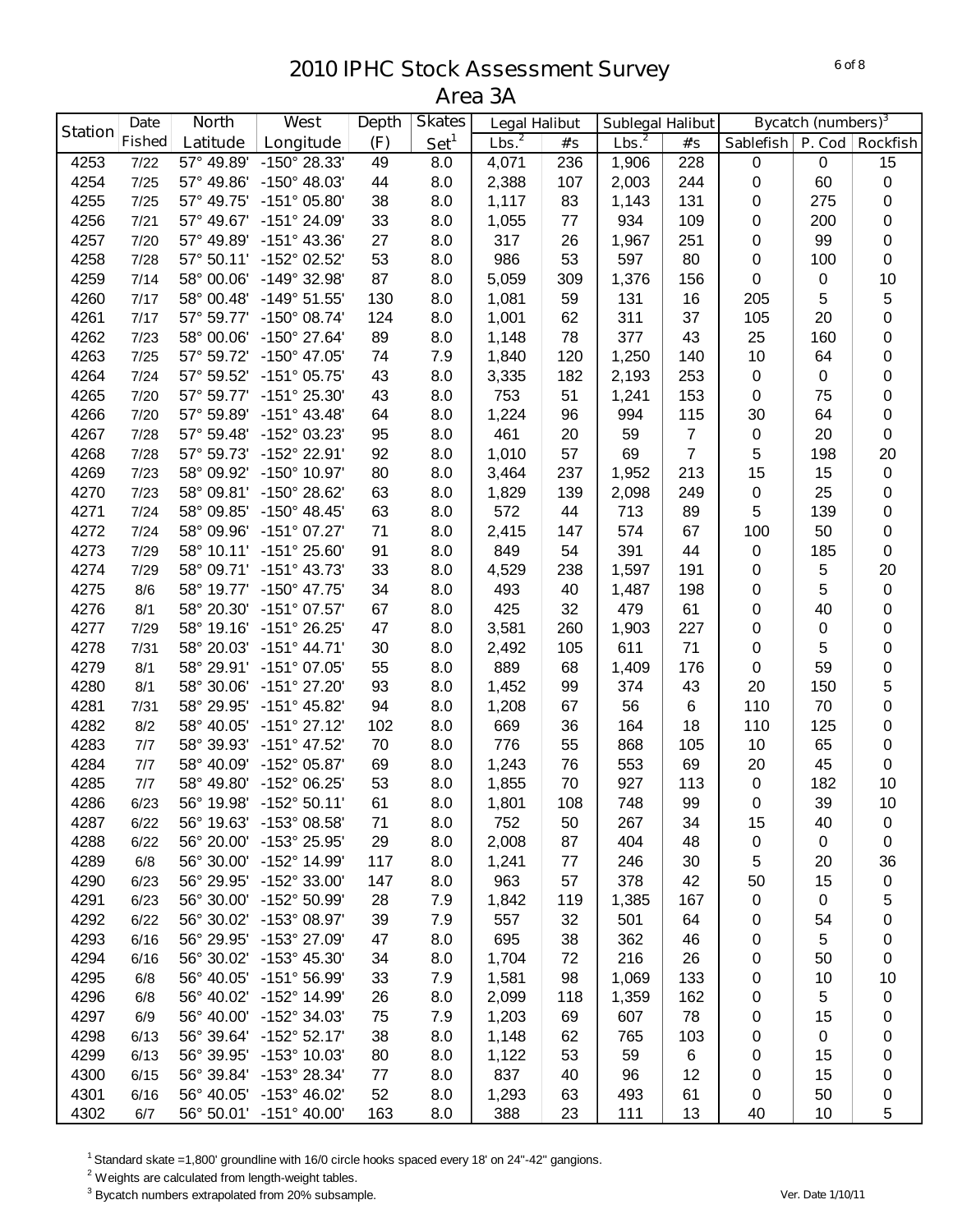|                | <b>Date</b>   | <b>North</b> | West                    | <b>Depth</b> | <b>Skates</b>    | <b>Legal Halibut</b> |     | <b>Sublegal Halibut</b> |                |                  | <b>Bycatch (numbers)</b> <sup>3</sup> |                 |
|----------------|---------------|--------------|-------------------------|--------------|------------------|----------------------|-----|-------------------------|----------------|------------------|---------------------------------------|-----------------|
| <b>Station</b> | <b>Fished</b> | Latitude     | Longitude               | (F)          | Set <sup>1</sup> | Lbs. <sup>2</sup>    | #'s | Lbs. <sup>2</sup>       | #'s            | <b>Sablefish</b> | P. Cod                                | <b>Rockfish</b> |
| 4303           | 6/7           | 56° 50.00'   | $-151^{\circ}57.88'$    | 42           | 8.0              | 963                  | 62  | 1,096                   | 131            | $\pmb{0}$        | 0                                     | $\pmb{0}$       |
| 4304           | 6/9           | 56° 50.06'   | -152° 16.04'            | 52           | 8.0              | 1,177                | 69  | 1,061                   | 135            | $\pmb{0}$        | 5                                     | 0               |
| 4305           | 6/9           | 56° 49.96'   | -152° 35.02'            | 74           | 8.0              | 751                  | 50  | 303                     | 37             | 10               | 45                                    | 0               |
| 4306           | 6/13          | 56° 50.47'   | -152° 52.93'            | 35           | 8.0              | 251                  | 19  | 867                     | 117            | 0                | 0                                     | 0               |
| 4307           | 6/15          | 56° 50.16'   | -153° 11.09'            | 45           | 8.0              | 1,941                | 113 | 737                     | 90             | 0                | 35                                    | 0               |
| 4308           | 6/15          | 56° 50.26'   | -153° 28.78'            | 53           | 8.0              | 706                  | 43  | 227                     | 29             | 0                | 25                                    | 0               |
| 4309           | 6/7           | 57° 00.05'   | $-151^{\circ}$ 40.00    | 42           | 7.9              | 1,436                | 86  | 906                     | 110            | 0                | 0                                     | 5               |
| 4310           | 6/18          | 57° 00.02'   | $-151°58.66'$           | 45           | 8.0              | 378                  | 27  | 820                     | 109            | 0                | 20                                    | 0               |
| 4311           | 6/18          | 57° 00.31'   | -152° 17.59'            | 41           | 8.0              | 471                  | 26  | 1,099                   | 145            | 0                | 30                                    | 0               |
| 4312           | 6/17          | 57° 00.04'   | -152° 35.03'            | 84           | 8.0              | 1,232                | 76  | 359                     | 39             | 30               | 45                                    | $\pmb{0}$       |
| 4313           | 6/17          | 56° 59.88'   | $-152^{\circ} 54.27'$   | 65           | 8.0              | 700                  | 47  | 610                     | 77             | $\mathbf 0$      | 15                                    | $\mathbf 0$     |
| 4314           | 6/1           | 57° 10.09'   | $-151^{\circ}$ 04.00'   | 207          | 8.0              | 571                  | 34  | 124                     | 15             | 95               | 0                                     | 40              |
| 4315           | 6/2           | 57° 10.00'   | $-151°$ 22.11'          | 70           | 8.0              | 2,313                | 154 | 923                     | 107            | $\mathbf 0$      | 25                                    | $\pmb{0}$       |
| 4316           | 6/2           | 57° 10.00'   | $-151^{\circ}$ 41.23'   | 40           | 8.0              | 606                  | 44  | 802                     | 99             | 0                | 110                                   | $\mathbf 0$     |
| 4317           | 6/4           | 57° 09.78'   | $-151^{\circ} 59.00'$   | 39           | 8.0              | 1,425                | 95  | 952                     | 108            | 0                | 20                                    | 0               |
| 4318           | 6/18          | 57° 10.01'   | -152° 17.99'            | 44           | 8.0              | 422                  | 33  | 627                     | 80             | 0                | 45                                    | 0               |
| 4319           | 6/17          | 57° 09.96'   | -152° 36.09'            | 53           | 8.0              | 556                  | 36  | 356                     | 46             | 0                | 50                                    | 0               |
| 4320           | 6/1           | 57° 19.79'   | $-151^{\circ}$ 04.00    | 51           | 8.0              | 1,707                | 91  | 700                     | 93             | 0                | 10                                    | 0               |
| 4321           | 6/2           | 57° 20.07'   | -151° 22.99'            | 74           | 8.0              | 1,791                | 116 | 706                     | 86             | 0                | 54                                    | 0               |
| 4322           | 6/3           | 57° 19.98'   | $-151^{\circ}$ 41.00'   | 34           | 8.0              | 848                  | 59  | 774                     | 97             | 0                | 91                                    | 0               |
| 4323           | 6/4           | 57° 19.79'   | -152° 00.02'            | 40           | 7.9              | 824                  | 60  | 681                     | 78             | 0                | 140                                   | 0               |
| 4324           | 6/4           | 57° 19.69'   | $-152^{\circ}$ 18.00'   | 22           | 7.9              | 1,652                | 58  | 138                     | 17             | 0                | 29                                    | 0               |
| 4325           | 6/1           | 57° 29.93'   | $-151^{\circ}$ 05.00'   | 44           | 8.0              | 707                  | 42  | 353                     | 42             | 0                | 213                                   | 5               |
| 4326           | 6/3           | 57° 29.99'   | $-151^{\circ} 23.42'$   | 55           | 8.0              | 620                  | 44  | 872                     | 108            | 0                | 114                                   | 0               |
| 4327           | 6/3           | 57° 29.80'   | $-151^{\circ}$ 42.00    | 59           | 7.9              | 1,168                | 79  | 384                     | 47             | 0                | 206                                   | $\pmb{0}$       |
| 4328           | 6/10          | 57° 29.98'   | -152° 00.90'            | 25           | 8.0              | 3,222                | 158 | 744                     | 84             | 0                | 5                                     | $\pmb{0}$       |
| 4329           | 6/10          | 57° 39.95'   | $-151^{\circ}$ 43.03'   | 35           | 7.8              | 831                  | 62  | 616                     | 68             | 0                | 58                                    | 0               |
| 4330           | 6/10          | 57° 39.76'   | -152° 00.99'            | 84           | 8.0              | 1,352                | 76  | 326                     | 36             | 0                | 105                                   | 0               |
| 4331           | 8/12          | 57° 29.77'   | $-154^{\circ} 54.94'$   | 126          | 8.0              | 588                  | 24  | 55                      | $\,6$          | 20               | 74                                    | 0               |
| 4332           | 8/23          | 57° 39.91'   | -154° 35.20'            | 118          | 8.0              | 395                  | 21  | 49                      | 6              | $\pmb{0}$        | 72                                    | 0               |
| 4333           | 8/12          | 57° 40.03'   | $-154^{\circ} 54.47'$   | 129          | 8.0              | 503                  | 27  | 68                      | 9              | 20               | 75                                    | 0               |
| 4334           | 8/12          | 57° 40.14'   | -155° 13.38'            | 162          | 8.0              | 1,312                | 86  | 362                     | 40             | 55               | 50                                    | $\pmb{0}$       |
| 4335           | 8/24          | 57° 49.95'   | -154° 15.25'            | 112          | 5.2              | 380                  | 20  | 23                      | 3              | 31               | 13                                    | $\pmb{0}$       |
| 4336           | 8/23          |              | 57° 50.01' -154° 34.18' | 126          | 8.0              | 900                  | 43  | 145                     | 18             | 25               | 15                                    | $\pmb{0}$       |
| 4337           | 8/23          | 57° 50.09'   | $-154^{\circ}53.35'$    | 157          | 8.0              | 1,069                | 64  | 228                     | 25             | 45               | 94                                    | 0               |
| 4338           | 8/13          | 58° 00.05'   | $-153°37.11'$           | 92           | 8.0              | 477                  | 28  | 308                     | 40             | $\mathbf 0$      | 70                                    | 0               |
| 4339           | 8/24          | 57° 59.90'   | -153° 56.33'            | 107          | 8.0              | 493                  | 20  | 14                      | $\overline{2}$ | $\mathbf 0$      | 10                                    | 0               |
| 4340           | 8/24          | 57° 59.97'   | $-154^{\circ}$ 14.42    | 127          | 8.0              | 778                  | 43  | 110                     | 13             | 30               | 40                                    | 0               |
| 4341           | 8/13          | 58° 10.09'   | $-153^{\circ}$ 18.66'   | 53           | 8.0              | 215                  | 15  | 780                     | 117            | $\pmb{0}$        | 106                                   | 0               |
| 4342           | 8/22          | 58° 09.86'   | -153° 38.12'            | 106          | 8.0              | 645                  | 18  | 24                      | 3              | 5                | 0                                     | 0               |
| 4343           | 8/22          | 58° 09.93'   | -153° 57.29'            | 115          | 8.0              | 509                  | 19  | 45                      | 5              | 10               | 5                                     | 0               |
| 4344           | 8/22          | 58° 19.96'   | -153° 20.05'            | 95           | 8.0              | 494                  | 25  | 66                      | 8              | 0                | 5                                     | 0               |
| 4345           | 8/11          | 58° 19.99'   | -153° 39.62'            | 94           | 8.0              | 588                  | 21  | 27                      | 3              | 0                | 20                                    | 0               |
| 4346           | 8/11          | 58° 20.16'   | -153° 57.84'            | 45           | 8.0              | 1,186                | 56  | 622                     | 83             | 0                | 10                                    | 0               |
| 4347           | 8/15          | 58° 30.28'   | -153° 02.01'            | 91           | 8.0              | 425                  | 23  | 178                     | 23             | 0                | 5                                     | 0               |
| 4348           | 8/15          | 58° 30.00'   | -153° 20.99'            | 98           | 8.1              | 222                  | 11  | 180                     | 22             | 5                | 26                                    | 0               |
| 4349           | 8/11          | 58° 30.21'   | $-153^{\circ}$ 40.72    | 52           | 8.0              | 1,245                | 45  | 374                     | 52             | 0                | 81                                    | 0               |
| 4350           | 8/27          | 58° 39.94'   | $-152^{\circ}$ 44.14'   | 109          | 8.0              | 396                  | 13  | 150                     | 19             | 0                | 70                                    | 0               |
| 4351           | 8/27          | 58° 40.28'   | -153° 02.33'            | 85           | 8.0              | 1,880                | 73  | 128                     | 18             | 0                | 100                                   | 0               |
| 4352           | 8/7           |              | 58° 40.02' -153° 22.77' | 27           | 8.0              | 295                  | 15  | 254                     | 39             | $\boldsymbol{0}$ | 5                                     | $\pmb{0}$       |

Standard skate =1,800' groundline with 16/0 circle hooks spaced every 18' on 24"-42" gangions.

Weights are calculated from length-weight tables.